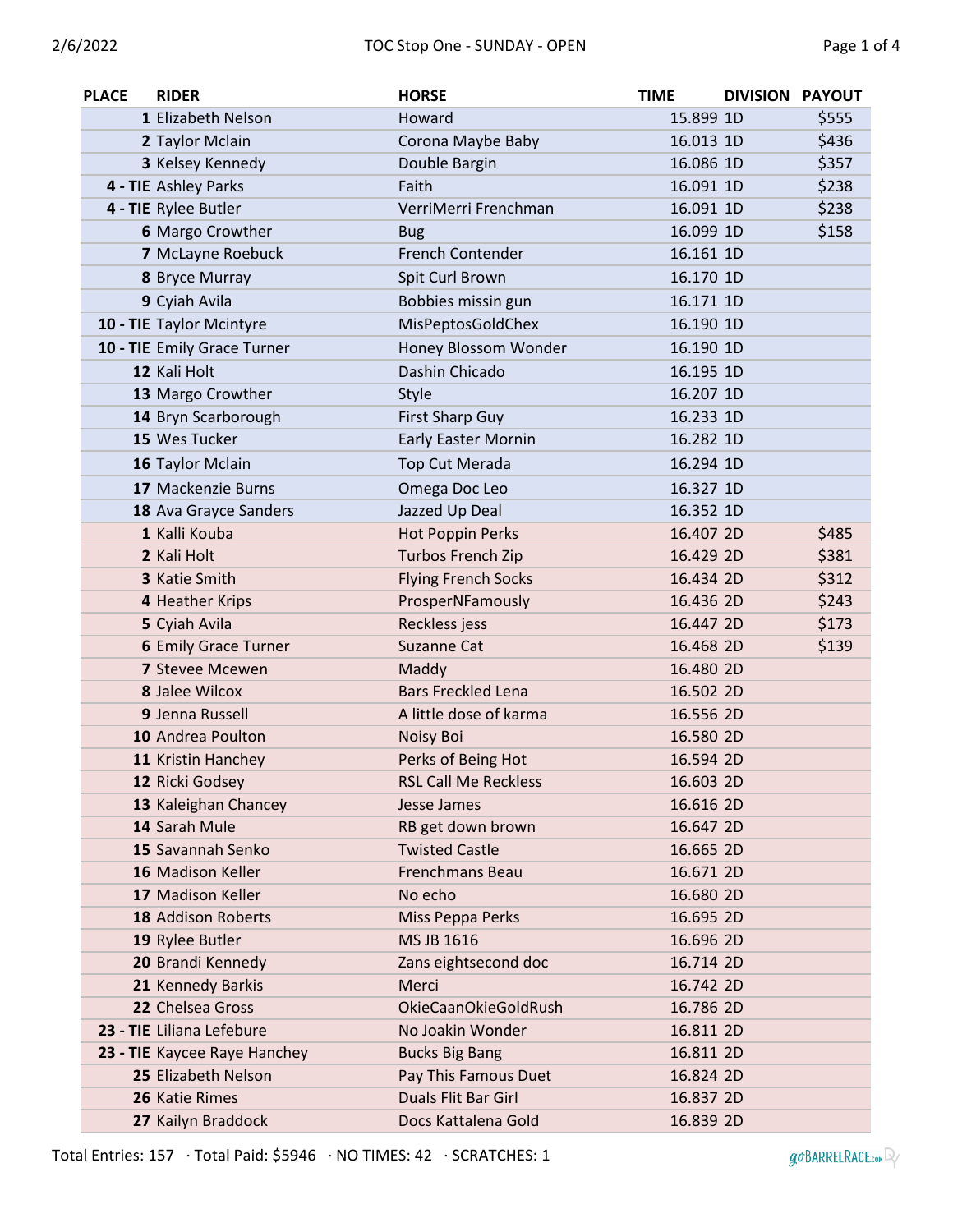| <b>PLACE</b> | <b>RIDER</b>               | <b>HORSE</b>                  | <b>TIME</b> | DIVISION PAYOUT |       |
|--------------|----------------------------|-------------------------------|-------------|-----------------|-------|
|              | 28 Wes Tucker              | Shezmyremedytafame            | 16.860 2D   |                 |       |
|              | 29 Lacie Anne Brownlee     | MP Money on Deck              | 16.863 2D   |                 |       |
|              | 30 January Elrod           | Squeaks Del Cielo             | 16.866 2D   |                 |       |
|              | 31 Nancy Leach             | Love Ta Be Famous             | 16.881 2D   |                 |       |
|              | 32 Fallon Darr             | Eyesa Cole Train              | 16.892 2D   |                 |       |
|              | 1 Heather Krips            | <b>Slyding To Fame</b>        | 16.944 3D   |                 | \$347 |
|              | 2 Kayla Artes              | <b>Briannalight</b>           | 16.945 3D   |                 | \$273 |
|              | 3 Sonja Redding            | <b>Stickcows Blue Boy</b>     | 16.968 3D   |                 | \$223 |
|              | 4 Courtney Kitching        | <b>No Dreamin Shes Famous</b> | 16.982 3D   |                 | \$173 |
|              | 5 Savannah Senko           | <b>Calico Blaze</b>           | 16.987 3D   |                 | \$124 |
|              | <b>6 Taylor Mclain</b>     | JTF Haid n the sugar          | 17.011 3D   |                 | \$99  |
|              | <b>7 Mackenzie Burns</b>   | <b>Daisy</b>                  | 17.021 3D   |                 |       |
|              | <b>8 Patricia Waters</b>   | I Fire Easy                   | 17.022 3D   |                 |       |
|              | 9 Dana Yecker              | <b>MR Kellys Girl</b>         | 17.029 3D   |                 |       |
|              | 10 Taylor Mclain           | <b>DTT Smoke N Traffic</b>    | 17.030 3D   |                 |       |
|              | 11 Stacy Marchetti         | <b>Miss Red Cashmere</b>      | 17.040 3D   |                 |       |
|              | 12 Skyler Almand           | <b>Highbrow D Olena</b>       | 17.049 3D   |                 |       |
|              | 13 Trish Tonn              | <b>JS Sass with Class</b>     | 17.072 3D   |                 |       |
|              | 14 Melinda Durrance        | Rockztar                      | 17.108 3D   |                 |       |
|              | 15 Katie Smith             | <b>Fighting for Fame</b>      | 17.115 3D   |                 |       |
|              | 16 Dani Hill               | <b>Gotchamoney Honey</b>      | 17.123 3D   |                 |       |
|              | 17 Aliah Maldonado         | <b>Justanuther Acre</b>       | 17.143 3D   |                 |       |
|              | 18 John Kemp Jr            | wrangler                      | 17.183 3D   |                 |       |
|              | 19 KayceeAnn Schneider     | GottaHaveHope                 | 17.202 3D   |                 |       |
|              | 20 Trish Tonn              | <b>Fantastic Beast</b>        | 17.210 3D   |                 |       |
|              | 21 Kim Redfern             | <b>MJ Flittinforcash</b>      | 17.224 3D   |                 |       |
|              | 22 Caitlin Stevens         | <b>Too Many Tortillas</b>     | 17.227 3D   |                 |       |
|              | 23 Kristin Hanchey         | <b>Slick Shota Firewater</b>  | 17.273 3D   |                 |       |
|              | 24 Wynter Hays             | <b>Ruby</b>                   | 17.278 3D   |                 |       |
|              | 25 Kelsey Kennedy          | <b>JW Speed</b>               | 17.304 3D   |                 |       |
|              | 26 Tammie Steele           | <b>Dazzles Little Sis</b>     | 17.321 3D   |                 |       |
|              | 27 Courtney Kitching       | <b>SFW Wonders Senorita</b>   | 17.332 3D   |                 |       |
|              | 28 Lisa Ilg                | <b>TootsALittleLucky</b>      | 17.441 3D   |                 |       |
|              | 29 Makenna Emmons          | <b>Sheza Streaking Dame</b>   | 17.457 3D   |                 |       |
|              | <b>30 Bobbi Jo Roebuck</b> | My Mystifying Storm           | 17.478 3D   |                 |       |
|              | 31 Dayna Harrold           | Mojo                          | 17.504 3D   |                 |       |
|              | 32 John Kemp Jr            | larks rugged hawk             | 17.509 3D   |                 |       |
|              | <b>33 Trevor Mcguire</b>   | <b>Good Timin Tivio</b>       | 17.510 3D   |                 |       |
|              | 34 Kayla Artes             | <b>Sheeza James Cody</b>      | 17.518 3D   |                 |       |
|              | 35 Trish Tonn              | <b>Hello Cracker Jack</b>     | 17.547 3D   |                 |       |
|              | <b>36 Autumn Decarlo</b>   | <b>Your Best Deal</b>         | 17.608 3D   |                 |       |
|              | <b>37 Sherry Floyd</b>     | Cash 4 Fuel                   | 17.625 3D   |                 |       |
|              | <b>38 Hillary Eubanks</b>  | <b>Famous Link</b>            | 17.628 3D   |                 |       |
|              | <b>39 Trevor Mcguire</b>   | <b>Bubbas Millinneum 15</b>   | 17.665 3D   |                 |       |
|              | <b>40 Katie Rimes</b>      | <b>Shez Fired Up</b>          | 17.681 3D   |                 |       |

Total Entries: 157 · Total Paid: \$5946 · NO TIMES: 42 · SCRATCHES: 1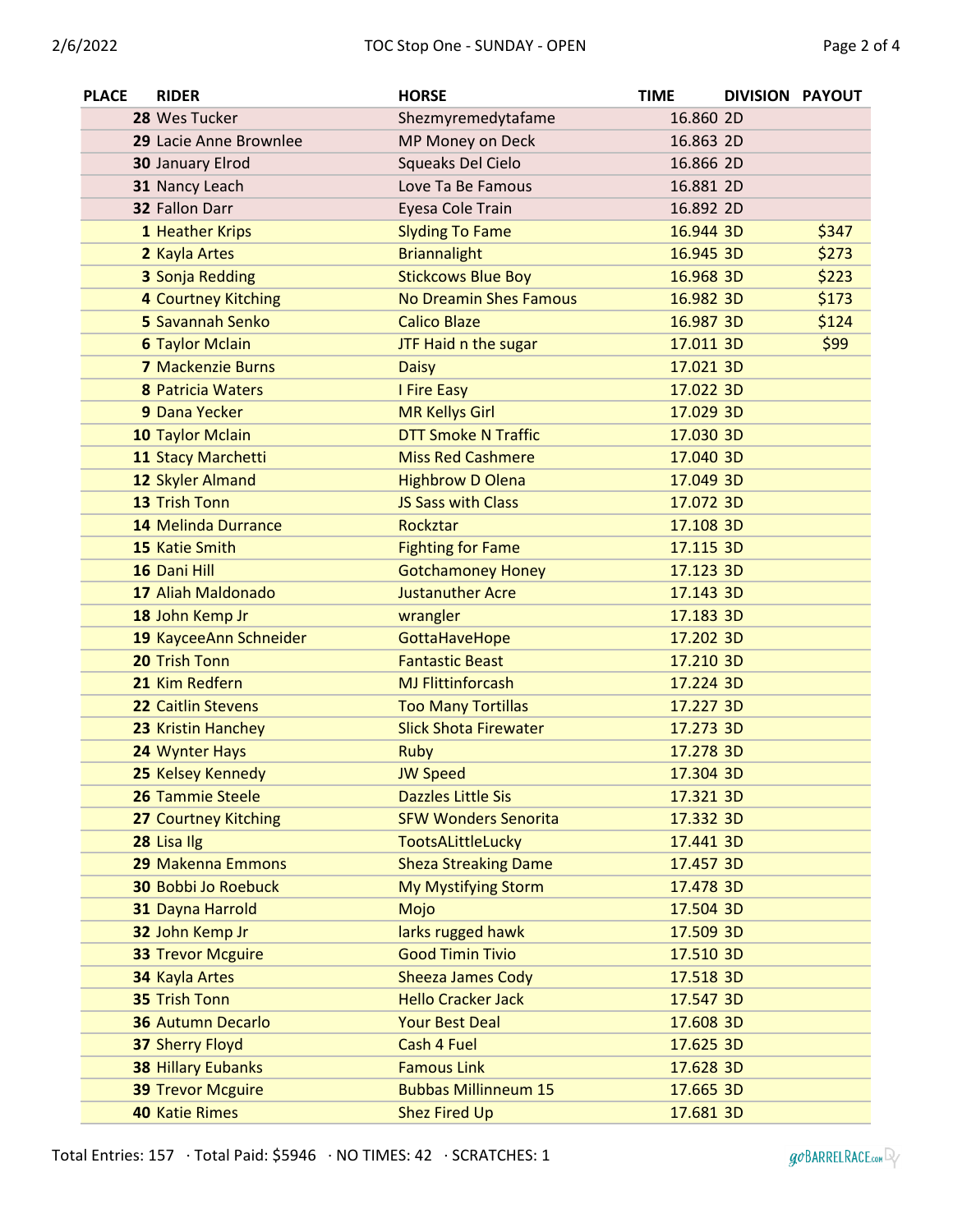| <b>PLACE</b> | <b>RIDER</b>             | <b>HORSE</b>              | <b>TIME</b> | DIVISION PAYOUT       |       |
|--------------|--------------------------|---------------------------|-------------|-----------------------|-------|
|              | 41 Chelsea Gross         | <b>Prepare to Witness</b> | 17.693 3D   |                       |       |
|              | 42 Elizabeth Nelson      | <b>Charlie</b>            | 17.873 3D   |                       |       |
|              | 1 Shelby Barnes          | Lacys MidnightCruzer      | 17.977 4D   |                       | \$278 |
|              | 2 Jacquelynn Naatjes     | <b>Illuminated Change</b> | 18.068 4D   |                       | \$218 |
|              | 3 Heather Krips          | Gotta Lota Fire           | 18.094 4D   |                       | \$179 |
|              | 4 Julia Watkins          | Mr Drifter Tarbaby        | 18.133 4D   |                       | \$139 |
|              | 5 Baylee Rayborn         | <b>Ember Ash</b>          | 18.198 4D   |                       | \$99  |
|              | <b>6 Tia Thomas</b>      | Imafamousjet              | 18.219 4D   |                       | \$79  |
|              | 7 Angela Sauls           | Twister                   | 18.459 4D   |                       |       |
|              | 8 Shari Winston          | orchid stylish oak        | 18.632 4D   |                       |       |
|              | 9 Vanessa Butts          | JGs Sonnys Ticket         | 18.634 4D   |                       |       |
|              | 10 Vanessa Butts         | Skeets Olena Snapper      | 18.893 4D   |                       |       |
|              | 11 Tish Besuden          | Tonka                     | 18.978 4D   |                       |       |
|              | 12 Gionna Virgilio       | Chiquita                  | 19.013 4D   |                       |       |
|              | 13 Lisa Ilg              | ThisCoronalsHot           | 19.177 4D   |                       |       |
|              | 14 William Potter        | Gracie                    | 19.824 4D   |                       |       |
|              | 15 Wynter Hays           | <b>Booker</b>             | 19.925 4D   |                       |       |
|              | 16 Erika Thomas          | <b>Miracle Frontier</b>   | 19.942 4D   |                       |       |
|              | 17 Kailyn Rinus          | Mac                       | 20.920 4D   |                       |       |
|              | 18 Kim Robertson         | Krimps Tenschi            | 21.617 4D   |                       |       |
|              | 19 Kaitlin Olson         | MyFireNWhiskey            | 22.107 4D   |                       |       |
|              | 20 Stevee Mcewen         | Dude                      | 23.630 4D   |                       |       |
|              | 21 Karen Fucci           | Oh Heck No                | 25.306 4D   |                       |       |
|              | 22 Sonja Redding         | <b>MC Peproot Stanley</b> | 77.000 4D   |                       |       |
|              | Ryleigh Kaye Adams       | Prince of Cash            |             | 16.185 NO TIME        |       |
|              | <b>Ashley Parks</b>      | Pistol Peps Heidi         |             | 16.035 NO TIME        |       |
|              | Ysabella Milian          | Jewel                     |             | 18.707 NO TIME        |       |
|              | Leslie Booream           | TCR Got to be kitten me   |             | <b>19.151 NO TIME</b> |       |
|              | Karri Batignani          | Goose                     |             | 16.745 NO TIME        |       |
|              | <b>McLayne Roebuck</b>   | Perks Disco Bug           |             | 17.556 NO TIME        |       |
|              | <b>Kristin Hanchey</b>   | Grace                     |             | 17.426 NO TIME        |       |
|              | <b>Audrey Story</b>      | <b>STRAW FAME</b>         |             | 16.362 NO TIME        |       |
|              | <b>Bryn Scarborough</b>  | <b>Cashs Gamblin Guy</b>  |             | 17.497 NO TIME        |       |
|              | Kristin Hanchey          | A Wealthy Design          |             | 16.560 NO TIME        |       |
|              | Kallie Lathero           | French N Money            |             | 17.001 NO TIME        |       |
|              | <b>Adalynn Homer</b>     | Fire Easyz Dun It         |             | 16.383 NO TIME        |       |
|              | Savannah Senko           | <b>TBR Josie Bar Star</b> |             | 16.288 NO TIME        |       |
|              | <b>Courtney Kitching</b> | Turbo                     |             | 16.609 NO TIME        |       |
|              | Vanessa Englert          | PG Like A Rock            |             | 777.000 NO TIME       |       |
|              | Allyson Schreier         | Rita                      |             | 17.755 NO TIME        |       |
|              | Dakota Waters            | <b>First One Leaving</b>  |             | 16.527 NO TIME        |       |
|              | Lacey Campbell           | LS FamousGinNJuice        |             | 17.052 NO TIME        |       |
|              | <b>Morgan Tripp</b>      | Sunflower                 |             | 16.242 NO TIME        |       |
|              | <b>Brandi Kennedy</b>    | Ja peppy colonel          |             | 17.078 NO TIME        |       |
|              | <b>Erika Thomas</b>      | <b>Phenomenal Chick</b>   |             | 777.000 NO TIME       |       |